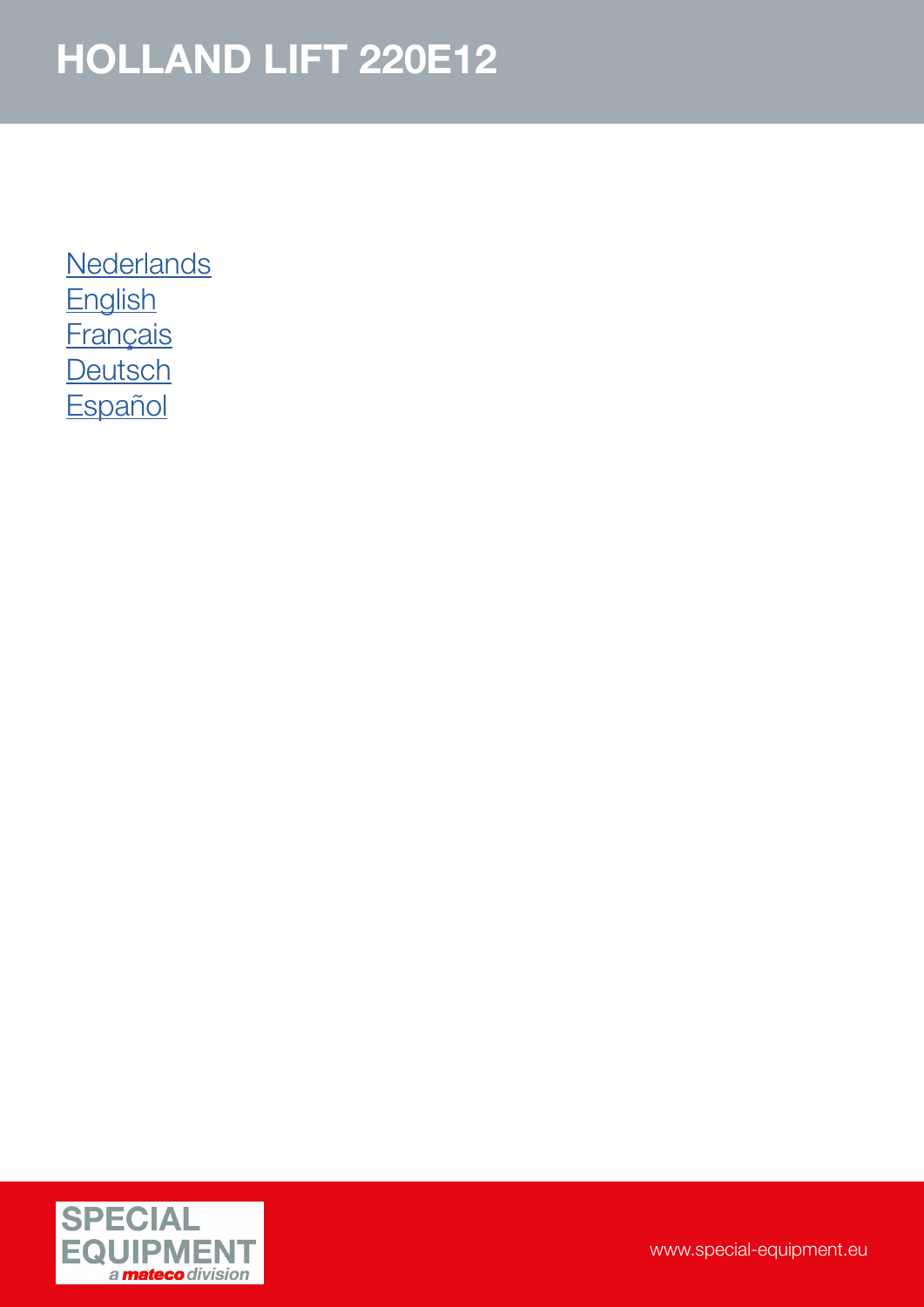<span id="page-1-0"></span>

#### Technische specificaties

| <b>Platformhoogte</b>       | 19,70 m            |
|-----------------------------|--------------------|
| Werkhoogte                  | 21,70 m            |
| Max. hefvermogen            | 500 kg             |
| Platformlengte/uitgeschoven | 3,38 m/4,88 m      |
| Platformverlenging          | $1,50 \text{ m}$   |
| <b>Platformbreedte</b>      | 1,16 m             |
| Hoogte (+leuning)           | $3,74 \, \text{m}$ |
| Hoogte (-leuning)           | $3,01 \; m$        |
| <b>Stempels</b>             | nee                |
| <b>Banden</b>               | non-marking        |
| Lengte                      | $3.74 \text{ m}$   |
| <b>Breedte</b>              | 1.20 m             |





| Wielbasis                    | 2,67 m           |
|------------------------------|------------------|
| <b>Bodemvrijheid</b>         | 148/235 mm       |
| Rijsnelheid in-/uitgeschoven | 2 km/h/ 0.5 km/h |
| <b>Draaicirkel</b>           | 3,92 m           |
| Aandrijving                  | accu             |
| Gewicht                      | 9120 kg          |
| Gebruik binnen               | ja               |
| Gebruik buiten               | nee              |
| Max. aantal pers. binnen     | 2                |
| Max. hellingshoek            | 20%              |
| Rijdt op volle hoogte        | ja               |
| 220 V aansluiting            | ja               |
|                              |                  |

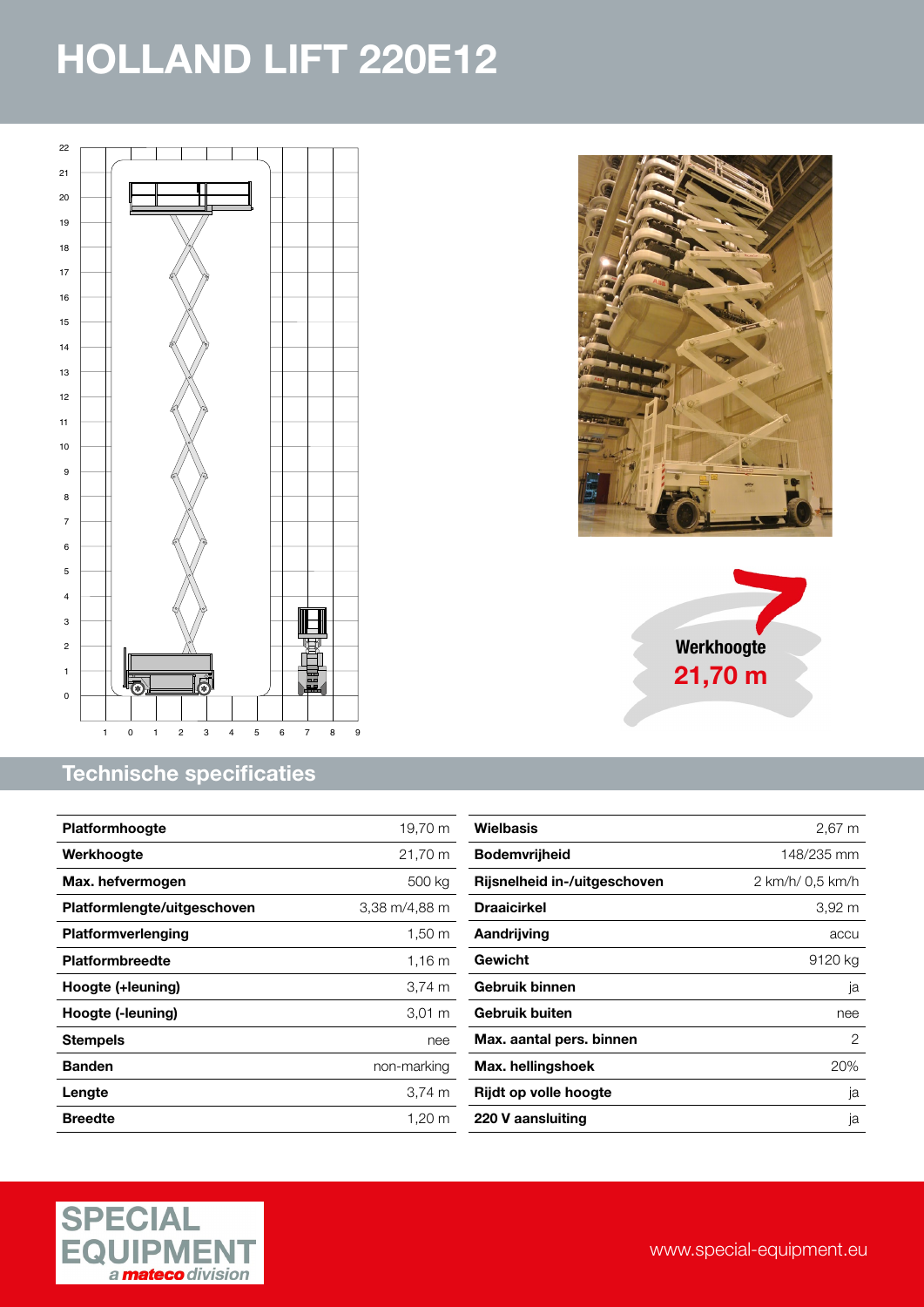

#### Technical specifications

| <b>Platform height</b>  | 19,70 m              |
|-------------------------|----------------------|
| <b>Working height</b>   | 21,70 m              |
| Capacity                | 500 kg               |
| Platformlength/extended | 3,38 m/4,88 m        |
| Platformextension       | $1,50 \; \mathrm{m}$ |
| <b>Platformwidth</b>    | 1.16 m               |
| Height (rails up)       | 3,74 m               |
| Height (rails lowered)  | $3,01 \; m$          |
| Outriggers              | no                   |
| Tires                   | non-marking          |
| Length                  | $3.74 \text{ m}$     |
| Width                   | $1,20 \; \mathrm{m}$ |







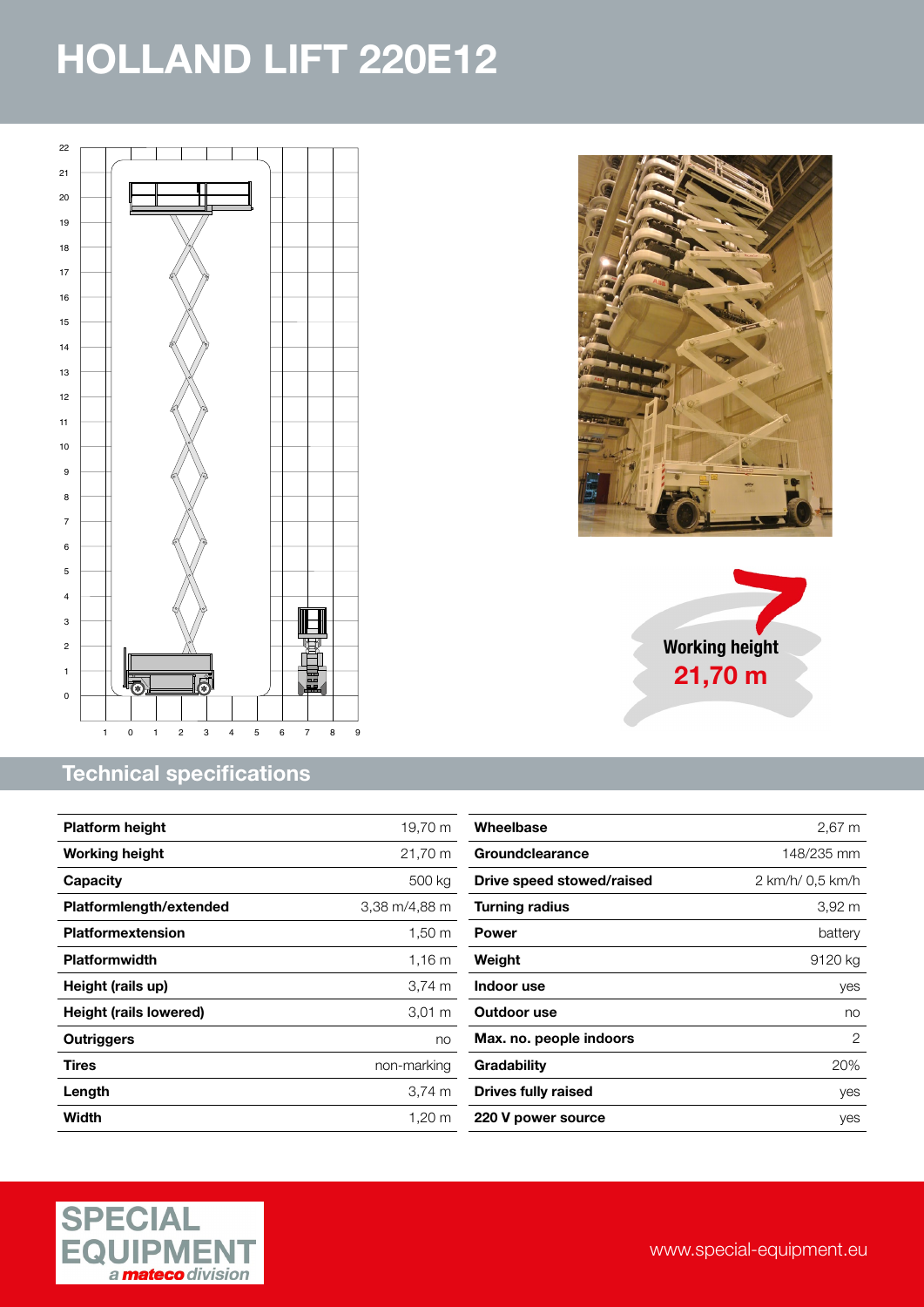<span id="page-3-0"></span>

#### Specifications techniques

| Hauteur de plate-forme                    | 19,70 m       |
|-------------------------------------------|---------------|
| Hauteur de travail                        | 21,70 m       |
| Capacité de levage                        | 500 kg        |
| Longueur de la plate-forme/avec extension | 3,38 m/4,88 m |
| <b>Extension de la plate-forme</b>        | 1,50 m        |
| Largeur de la plate-forme                 | 1.16 m        |
| Hauteur hors tout garde-corps élevés      | 3,74 m        |
| Hauteur hors tout, garde-corps rabaissés  | $3,01 \; m$   |
| <b>Stabilisateurs</b>                     | non           |
| <b>Roues</b>                              | non-marking   |
| Longueur                                  | 3,74 m        |
| Largeur                                   | 1,20 m        |







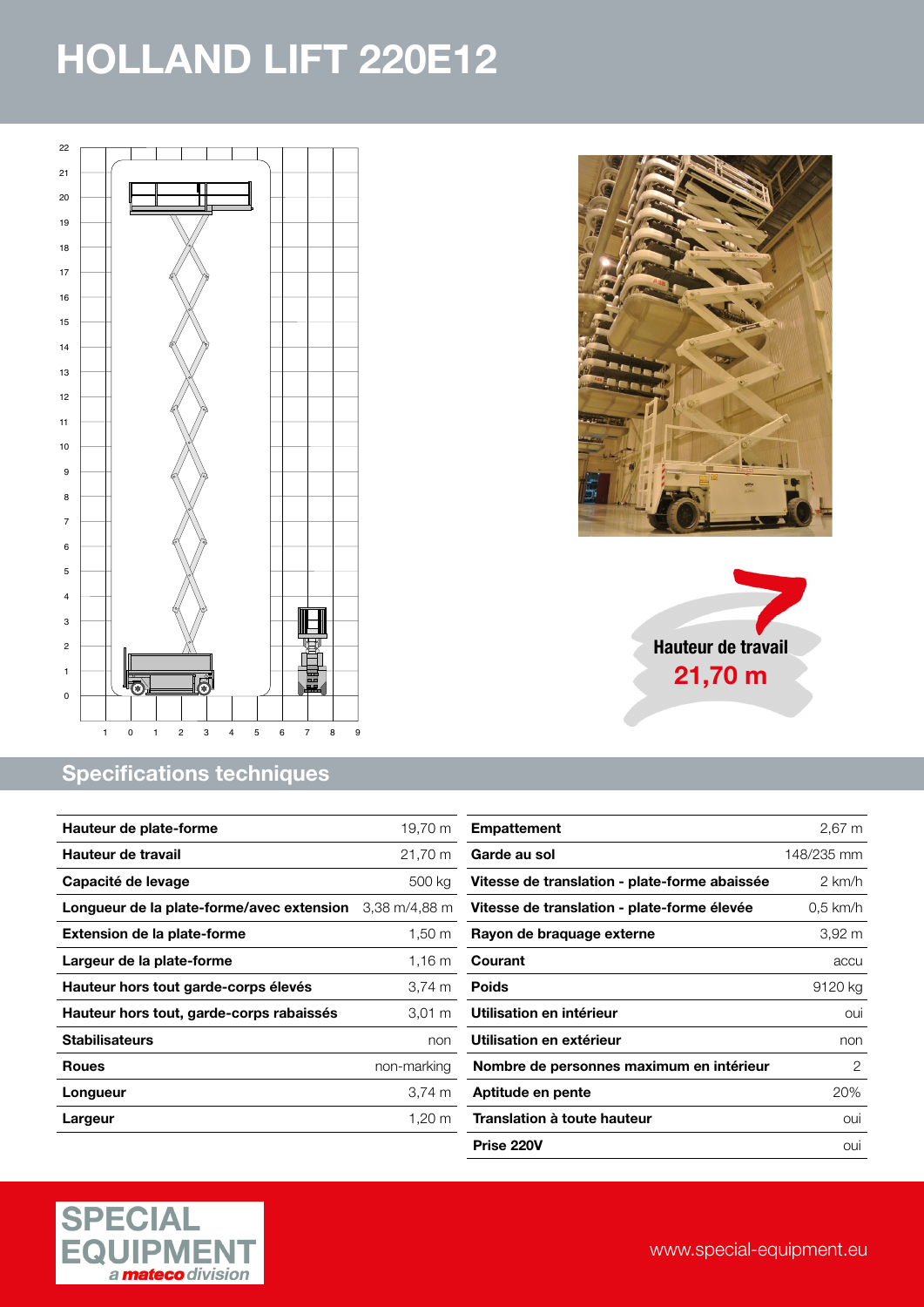<span id="page-4-0"></span>



Arbeitshoehe 21,70 m

#### **Datenblatt**

| Max. Platformhoehe          | 19,70 m          |
|-----------------------------|------------------|
| Max. Arbeitshoehe           | 21,70 m          |
| <b>Tragfaehigkeit</b>       | 500 kg           |
| Platformlaenge/ausgeschoben | 3,38 m/4,88 m    |
| <b>Platformausschub</b>     | $1,50 \text{ m}$ |
| <b>Platformbreite</b>       | $1,16 \; m$      |
| Hoehe eingefahren           | 3,74 m           |
| Hoehe heruntergeklappt      | $3,01 \; m$      |
| Abstuetzungen               | nein             |
| Reifen                      | non-marking      |
| Laenge                      | 3,74 m           |
| <b>Breite</b>               | 1,20 m           |

| <b>Radstand</b>                 | 2,67 m           |
|---------------------------------|------------------|
| <b>Bodenfreiheit</b>            | 148/235 mm       |
| Fahrgeschwindigkeit eingefahren | $2 \text{ km/h}$ |
| Fahrgeschwindigkeit ausgefahren | $0.5$ km/h       |
| Wenderadius aussen              | 3,92 m           |
| Antriebsart                     | akku             |
| Gewicht                         | 9120 kg          |
| Verwendung (innen)              | ja               |
| Verwendung (aussen)             | nein             |
| Max. Personen (innen)           | 2                |
| Steigfaehigkeit eingefahren     | 20%              |
| Verfahrbar bis max. Höhe        | ja               |
| Steckdose 220V                  | ja               |
|                                 |                  |